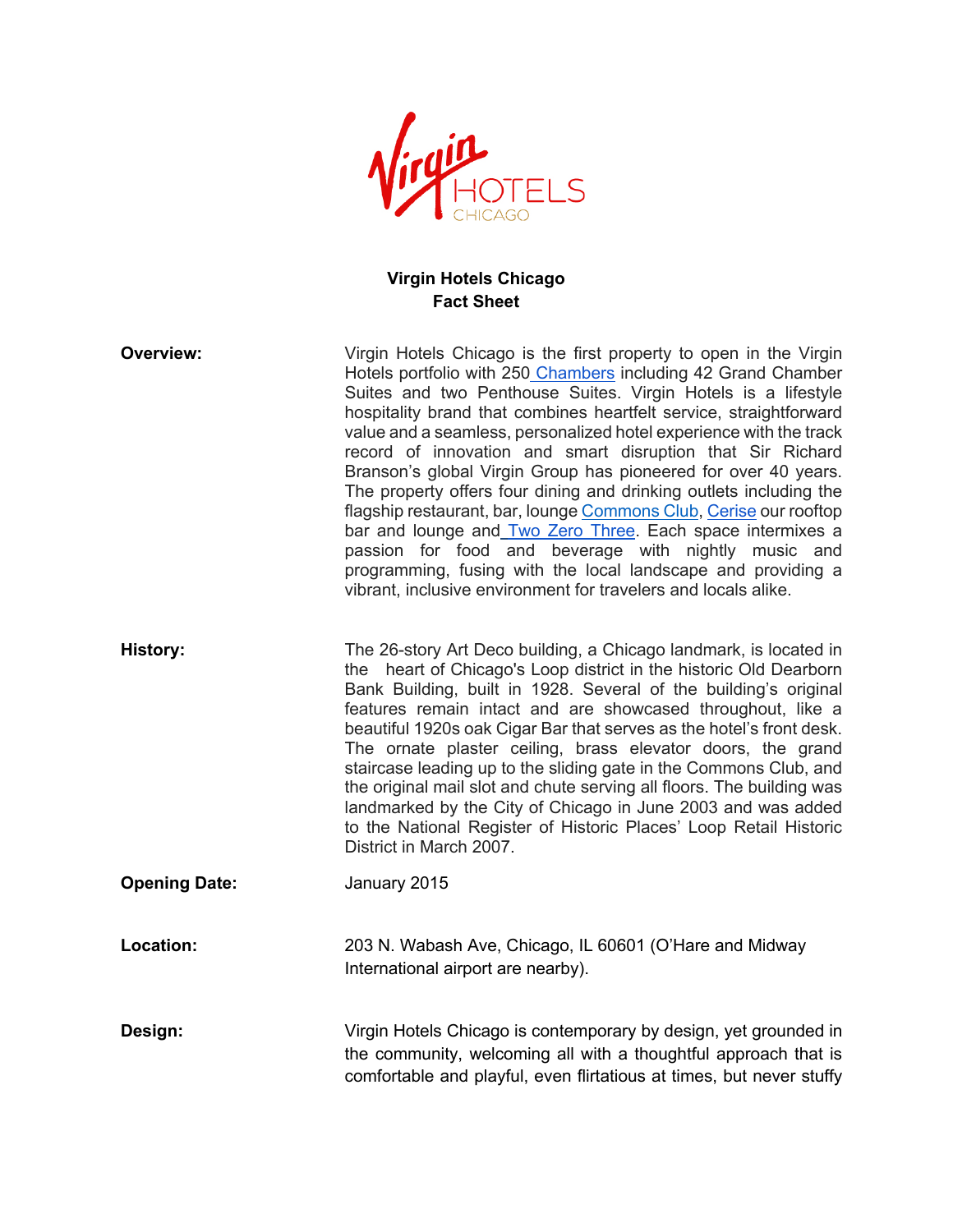or over the top. Rockwell Group Europe designed the Chambers, the Commons Club and TwoZeroThree. Paola Navone designed Upstairs and Cerise.

**Guestrooms (Chambers):** The hotel's 250 Chambers including 42 Grand Chamber Suites, 40 Chamber Suites and two Penthouse Suites across 26 floors. Room types are Chamber King, Grand Chamber King, Grand Chamber Suite, Chamber Double and Grand Chamber Double. Ranging from 277 to 770-square-feet, all guest rooms are uniquely designed and consist of two spaces by sliding doors, complete with a peephole, ideal for working, recharging, wellness and playing. The first area "The Dressing Room", combines the hallway and a luxurious dressing area which includes a full vanity, make-up desk and well-lit mirror, an extra-large shower with a bench, a closet for two designed by Poliform®. Slide open the privacy door and guests will enter "The Lounge" with the brand's patented ergonomically design lounge bed, a red SMEG® mini-fridge stocked with streetpriced comforts, LG Smart TV, Bluetooth audio tower, yoga mat, custom designed table that swivels, a Poltrona Frau task chair and ample outlets for their smartphone, computer or other electronic devices. All chambers feature custom lighting on sensors automatically illuminate when guests move.

**Services/Amenities:** Guests are afforded access to amenities including, but not limited to:

- The Know: The brand's preferences and loyalty program is all about a 'membership without dues' experience. By simply signing up, guests are granted access to room upgrades, member rate discounts, special event and dining offers - all when booking directly with Virgin Hotels. The Know allows guests to personalize their stays with anything their heart's desire - from a perfectly stocked mini-fridge to just the right pillow.
- § *Lucy*: Hotel guests can use the customized app, Lucy to, order room service, and customize their hotel experience as a whole. Ask for anything; extra pillows, laundry pickups, turndown service or valet; Lucy gives guests the ability to control temperature in the room as well as access Apple Music playlist or enjoy a workout powered by Fitbod; mobile key functionality and chamber selection are available for members of The Know.
- § *One-of-a-kind beds:* all chambers have the brands custom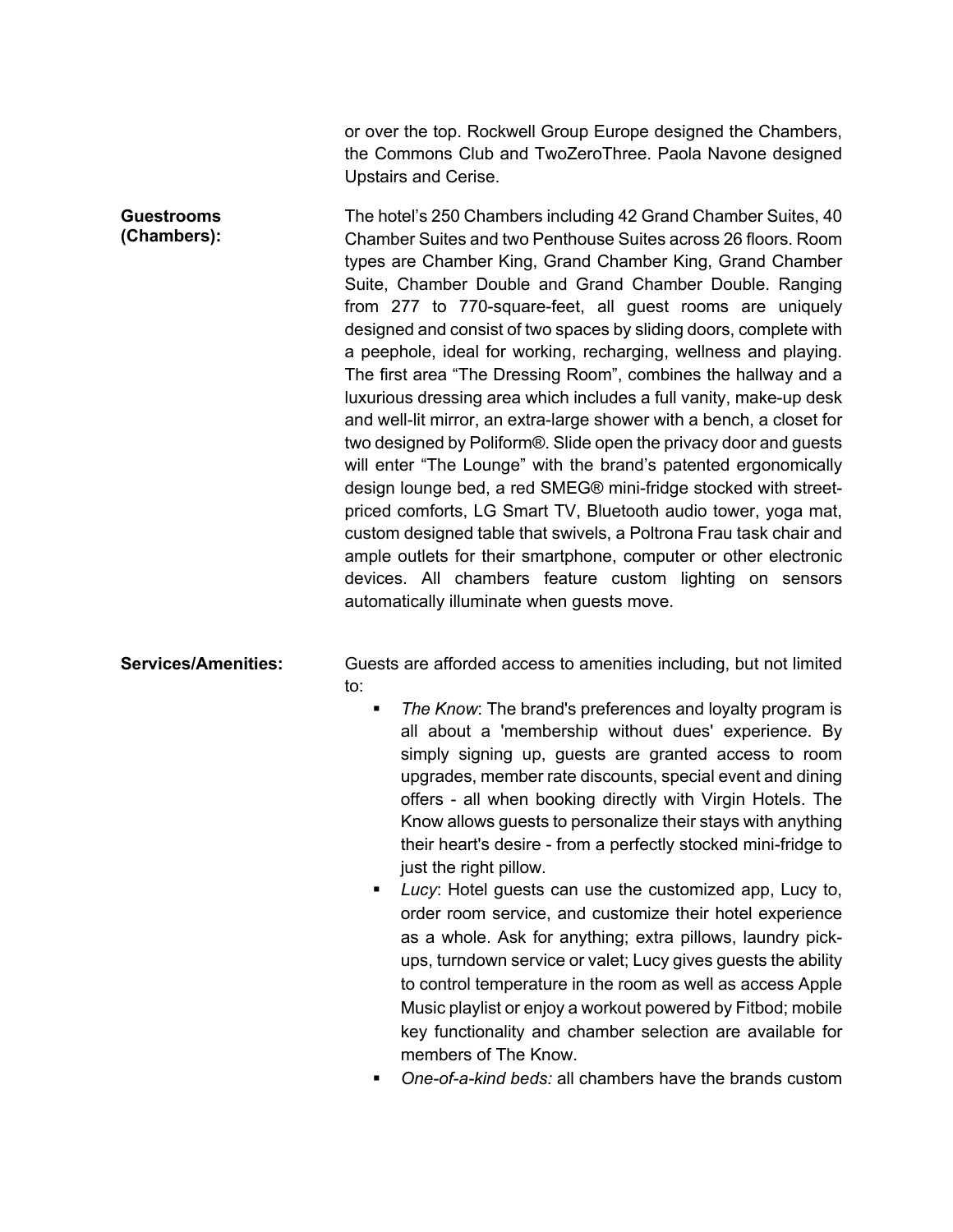designed and patent bed that feature ergonomic designed headboard and footboard.

- § *Minibars stocked at street prices*: Each hotel room has a fully stocked SMEG® retro mini fridge featuring drinks, healthy snacks and local noshes available for guests to enjoy.
- § *Pet friendly:* pets stay for free with no size or breed restrictions. They offer "Pet-Menities" including dog beds, food and water dishes and a Virgin Hotels bandana.
- § *Fitness Center*: 24/7 gym and fitness center with internetequipped Technogym cardio machines located on the 25th floor

**Dining:** Virgin Hotels Chicago provides three dining and drinking options including our flagship restaurant, bar, lounge, the Commons Club. A savory culinary scene at each outlets are under the direction of Executive Chef, Tony Roldan. Roldan discovered his love of combining global inspired flavors with modern twists. Prior to joining Virgin Hotels he worked with Davidson Hospitality, Moto Restaurant and Green Zebra. In 2021, Roldan joined Virgin Hotels Chicago as Executive Chef. Chef Roldan brings his Mexican heritage and love of modern American dishes to the forefront and will continue to offer the brand's unrelenting dedication to hospitality and restaurant service for all of Virgin Hotels Chicago's restaurants.

> **Commons Club:** Commons Club is designed to feel like a "members only" experience that's open to all—hotel guest or local. With a strong emphasis on zones, food, cocktails, culture, social gigs and hospitality, each space achieves its own sense of exclusivity with an inviting vibe. Commons Club includes, **The Kitchen** - This is not your typical kitchen. Situated behind the bar area, the Commons Club, The Kitchen is perfect for a variety of social events, from a chef's dinner to a communal roast – all with the vibe of a private members club. Inspired by various cultural influences and flavors, chef Roldan's menu offers a range of culinary delights driven by rich seasonal ingredients sourced from local farms and purveyors. **Funny Library** - Stacked and cracked, The Funny Library is situated atop the grand staircase and offers a whimsical space that houses our most-prized possessions and funny books. The Space can be open for all to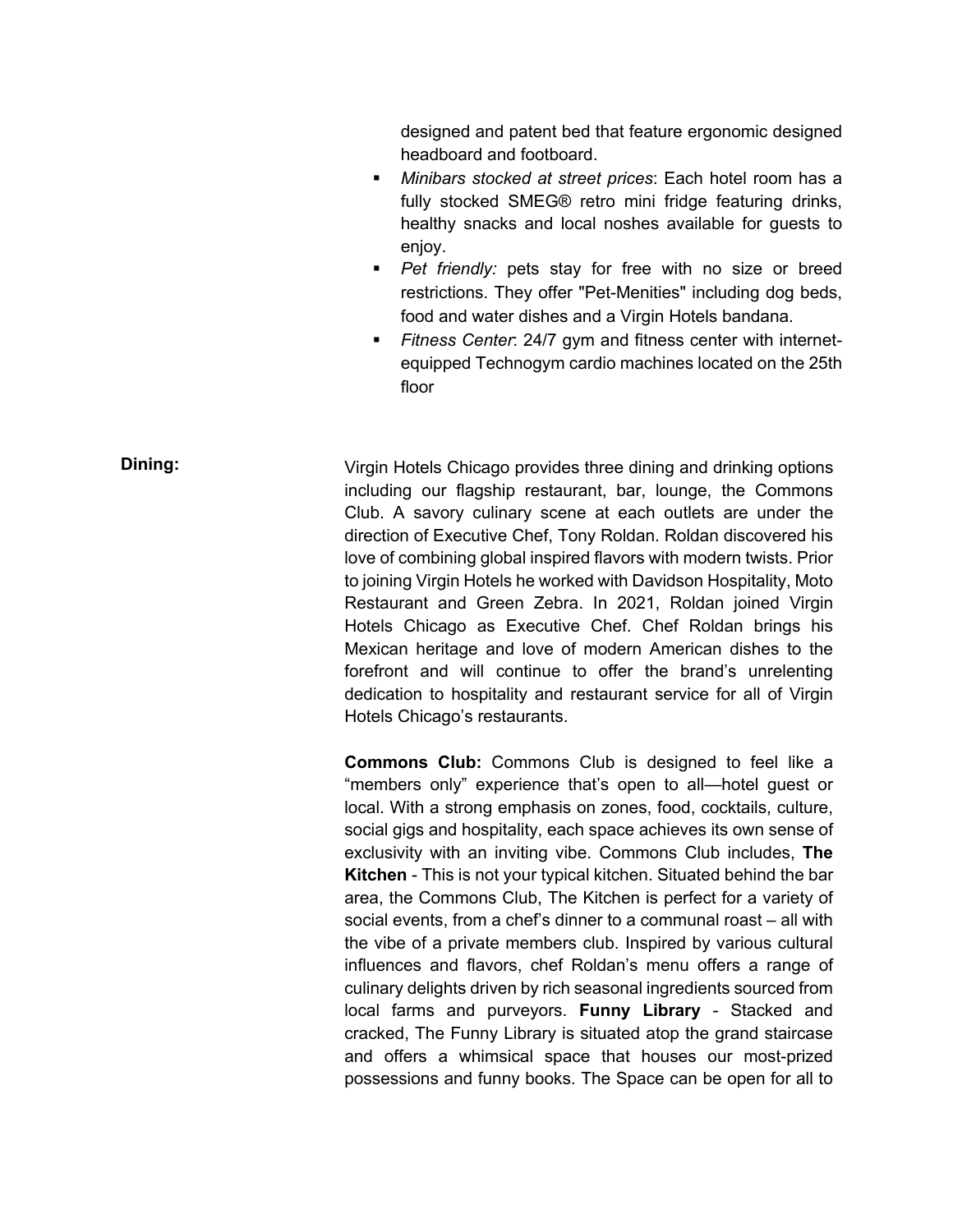see or closed off for a semi-private dinner or gathering of the minds. **The Bar**, a beautifully designed centerpiece offering creative drinks. **The Shag Room** - Like much of our hotel, the Commons Club has a naughty side – and it's The Shag Room. The Shag Room is the ideal space for an intimate reception or group cocktail experience with the luxury of private velvet curtains and mood-perfect lighting.

**Cerise** Virgin Hotels Chicago's atypical indoor and outdoor rooftop boasts breathtaking sights, perennially-cool music and sensory pleasuring craft cocktails. While always satisfying a deep-diving, fun-loving, hard-partying craving, this spring and summer Cerise will be raising the bar – on the roof. With newly designed furniture on the exterior deck (to allow for more seating, sipping, and sightseeing), exclusive craft beer tap take-overs and an eclectic assortment of cocktails and our new "drunken" canapes, guests will feel like summer will last forever. Cerise Rooftop welcomes a diverse mix of rotating DJs, global at times and local at others, but always shunning the obvious.

**Two Zero Three** Named for the hotel's landmark address, this coffee house pours locally brewed coffee by La Colombe. Two Zero Three offers a grab-and-go station with muffins, scones and other breakfast pastry temptations, coffee favorites and a full juice bar menu featuring health-conscious light bites. Located on the first floor of the hotel, Two Zero Three provides plenty of space for lounging, communal tables, comfortable banquettes, and power outlets at every seating station.

**Entertainment:** Located on the 25th floor, **Upstairs** is an intimate live entertainment venue with gorgeous outdoor patio perfect for a private dinner or a breath of fresh air. Featuring various entertainment, past headliners include Eddie Vedder, Chance The Rapper, HAIM, Win Butler of Arcade Fire, QuestLove and Whitney.